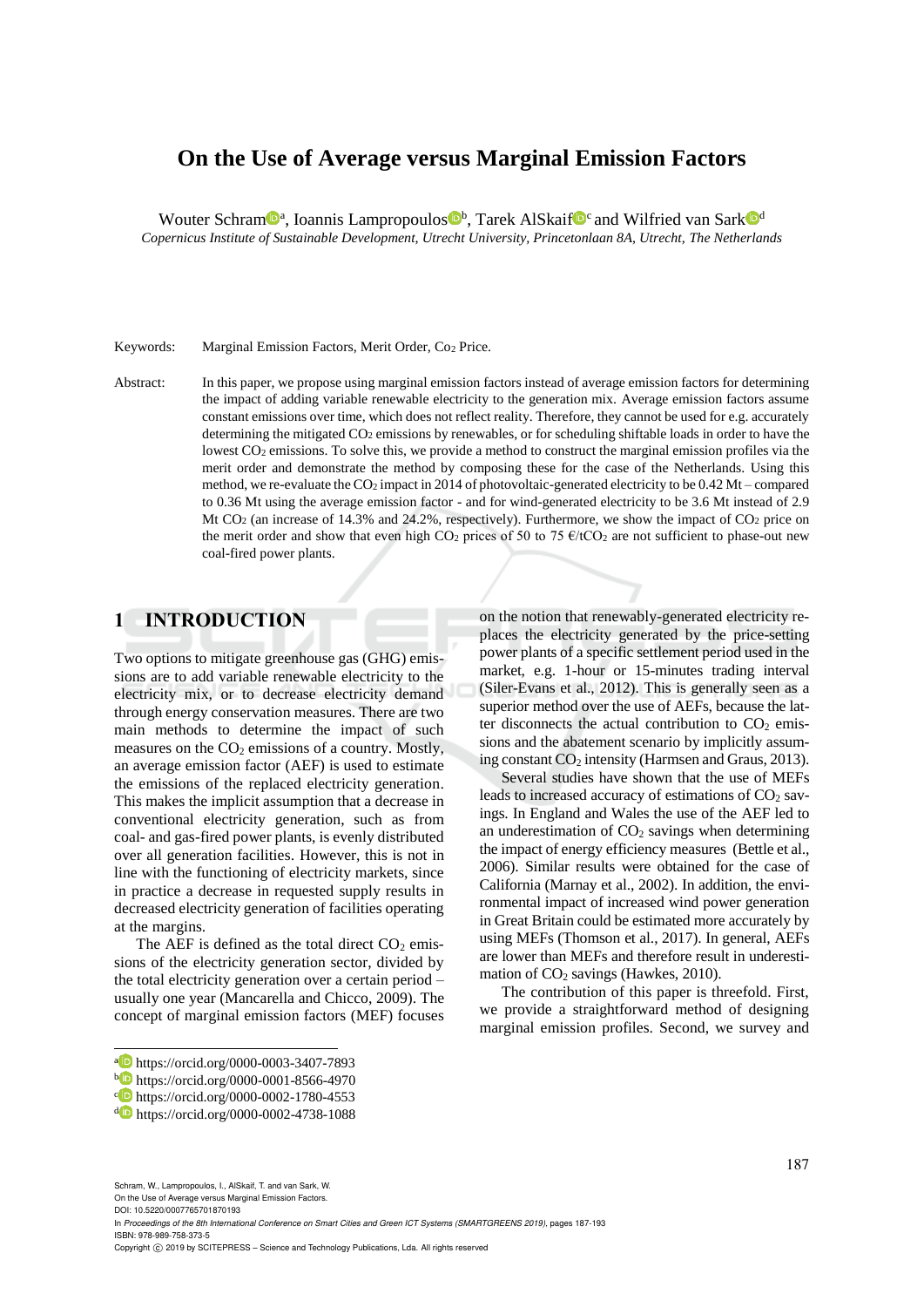report the data of Dutch generation facilities. We also show the actual  $CO<sub>2</sub>$  mitigation based on the marginal emission factors, and compare it with the average emission factor, which has not been done before for the Netherlands. Third, we show the impact of  $CO<sub>2</sub>$ price on the merit order, hereby offering guidance for policy makers in determining options to meet  $CO<sub>2</sub>$ emission targets.

### **2 METHODS**

To compose marginal emission profiles, first the merit order needs to be constructed. This is the electricity generation mix sorted from lowest to highest marginal operating costs (i.e. the costs of increasing generation by one unit of energy, in this case MWh<sup>e</sup>).

Marginal costs  $MC$  (in  $E/MWh$ ) of facility *j* is the sum of the fuel costs, the emission costs and the variable operating costs (Biggar and Hesamzadeh, 2014), and thus can be determined as follows:

$$
MC_j = FP_j/\eta_j + EF_j/\eta_j * CP + VOC_j \tag{1}
$$

where  $FP$  denotes the price of fuel (in  $E/MWh_t$ ), η is the conversion efficiency,  $EF$  is emission factor of the fuel (in  $tCO_2/MWh_t$ ), CP denotes the EU Emission Trading System (ETS)  $CO<sub>2</sub>$  price (in  $E/1CO<sub>2</sub>$ ), and  $VOC$  is the Variable Operational Costs (in €/MWh).

We follow IPCC (2006) and focus on  $CO<sub>2</sub>$  for GHG emissions in power generation. The marginal emissions  $ME$  (in tCO<sub>2</sub>/MWh) of facility *j* are determined as follows:

$$
ME_j = EF_j / \eta_j \tag{2}
$$

Subsequently, there are two options for constructing a marginal emission profile. First, one can compose a generation mix based on the electricity demand in a specified time period, and take the marginal emissions of the price-setting facility. Second, one can take the day-ahead market (DAM) clearing prices, determine from this which facility was operating at the margin. Then, the emissions of this facility can be taken for the marginal emission profile. The latter is more accurate, as it reflects what historically happened. The former is more suitable when looking at future scenarios.

For constructing the merit order and marginal emission profiles, the following assumptions had to be made:

- All facilities were assumed to operate at their maximum efficiency; efficiency losses of operating at partial load are not considered.
- There are several methods to allocate  $CO<sub>2</sub>$  emissions in the case of combined heat and power production (Graus and Worrell, 2011). Here we chose to allocate  $CO<sub>2</sub>$  emissions to power generation.
- Co-firing of biomass in coal-fired power plants was not included.
- The marginal operating facility was assumed to be located in the investigated country.
- No assumptions about future scenarios are made.
- Bid strategies of retailers were not considered.

In the following section, the proposed method is elucidated by applying it on a case study for the Netherlands.

# **3 RESULTS**

#### **3.1 Merit Order and Marginal Emissions Netherlands**

To construct the marginal emission profile, various data were required as input. First, the generation portfolio of the Netherlands was established, using the databases of ENTSO-E (ENTSO-E, 2019b). For every facility, the installed capacity and the efficiency were determined. Table 1 shows all these values and the accompanying sources. Because of data availability, we chose 2014 as base year for obtaining data. Fuel price for coal was based on data from Statistics Netherlands; on average the price of coal was  $9.1 \text{ }\epsilon/\text{MWh}_{t}$ for 2014 (CBS, 2017) and of natural gas prices 24.3 €/MWh<sup>t</sup> (Schoots et al., 2017). *VOC* was assumed to be 1.2  $\varepsilon$ /MWh for gas-fired power plants, and 3.0 €/MWh for coal-fired power plants (Brouwer et al., 2015). For 2014, *CP* was assumed constant at the average of 6.9  $\epsilon$ / tCO<sub>2</sub> (Investing, 2019). The *EF* of bituminous coal and natural gas were determined to be 0.341 tCO<sub>2</sub>/MWh<sub>t</sub> and 0.204 tCO<sub>2</sub>/MWh<sub>t</sub>, respectively (IPCC, 2006). Velsen-24 was a special case; a peak-load facility that uses a mixture of blast furnace gas from nearby steal production and natural gas. Following the position of the Dutch government, we attribute an *EF* of 1.25 times the *EF* of natural gas for

 $\overline{a}$ 

To determine the marginal operating facility, we assumed that the facility with marginal costs closest to the spot price was the marginal operating facility.

<sup>e</sup> Unless otherwise specified, MWh electric is meant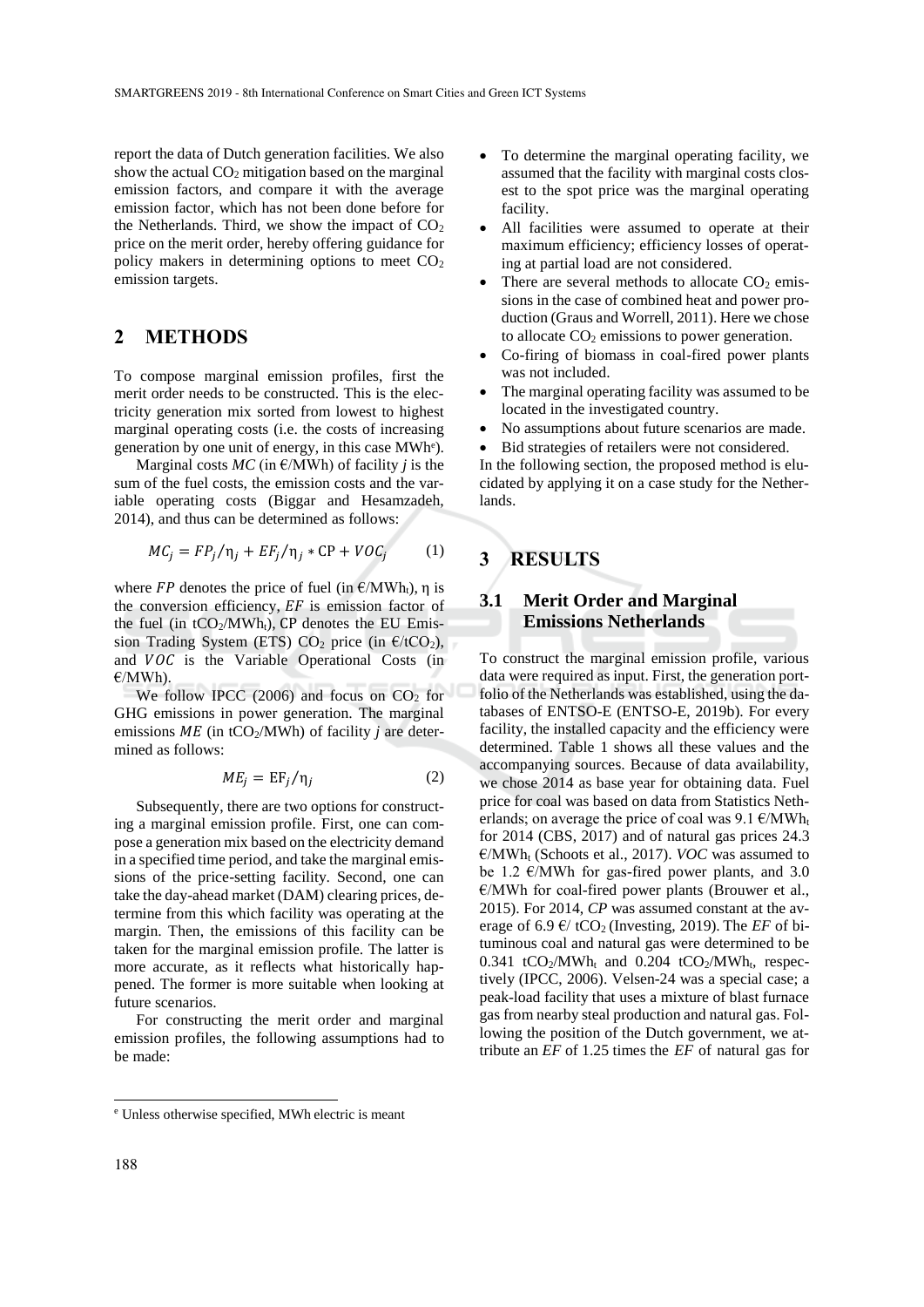

Figure 1: Merit order based on marginal costs (left y-axis, green) and marginal emissions (right y-axis, red) of the facilities opearting in 2014 (see Table 1). Each marker represents a power plant; the distance on the x-axis between two markers reflects the size of the facility.

this (Afman and Wielders, 2014). Figure 1 shows the resulting merit order and accompanying marginal emissions.

Table 1 lists the main characteristics for all Dutch centralized thermal power plants<sup>f</sup>, their installed capacity, efficiency and the resulting *MC* and *ME*. Figure 1 shows the merit order, with for every individual facility the accompanying marginal emissions. At around 4.5 GW of installed capacity, we see the substantial gap of around 13 €/MWh between the most expensive coalfired power plant, and the cheapest gas-fired power plant. These coal-fired power plants have much higher marginal emissions: around 850 tCO $_2$ /MWh, compared to around  $350 \text{ tCO}_2/\text{MWh}$  for gas-fired power plants.

Figure 2 illustrates the marginal emission profile of a randomly chosen day, i.e. 11 January 2018. DAMprices are taken from (ENTSO-E, 2019a) and CO<sup>2</sup> price was  $9.28 \text{ }\epsilon\text{/t CO}_2$  (Investing, 2019). During most

of the day, gas-fired power plants operate at the margin, while during the night coal-fired power plants



Figure 2: Marginal costs and emissions on 11-01-2018.

 $\overline{a}$ 

<sup>f</sup> Must-run facilities are excluded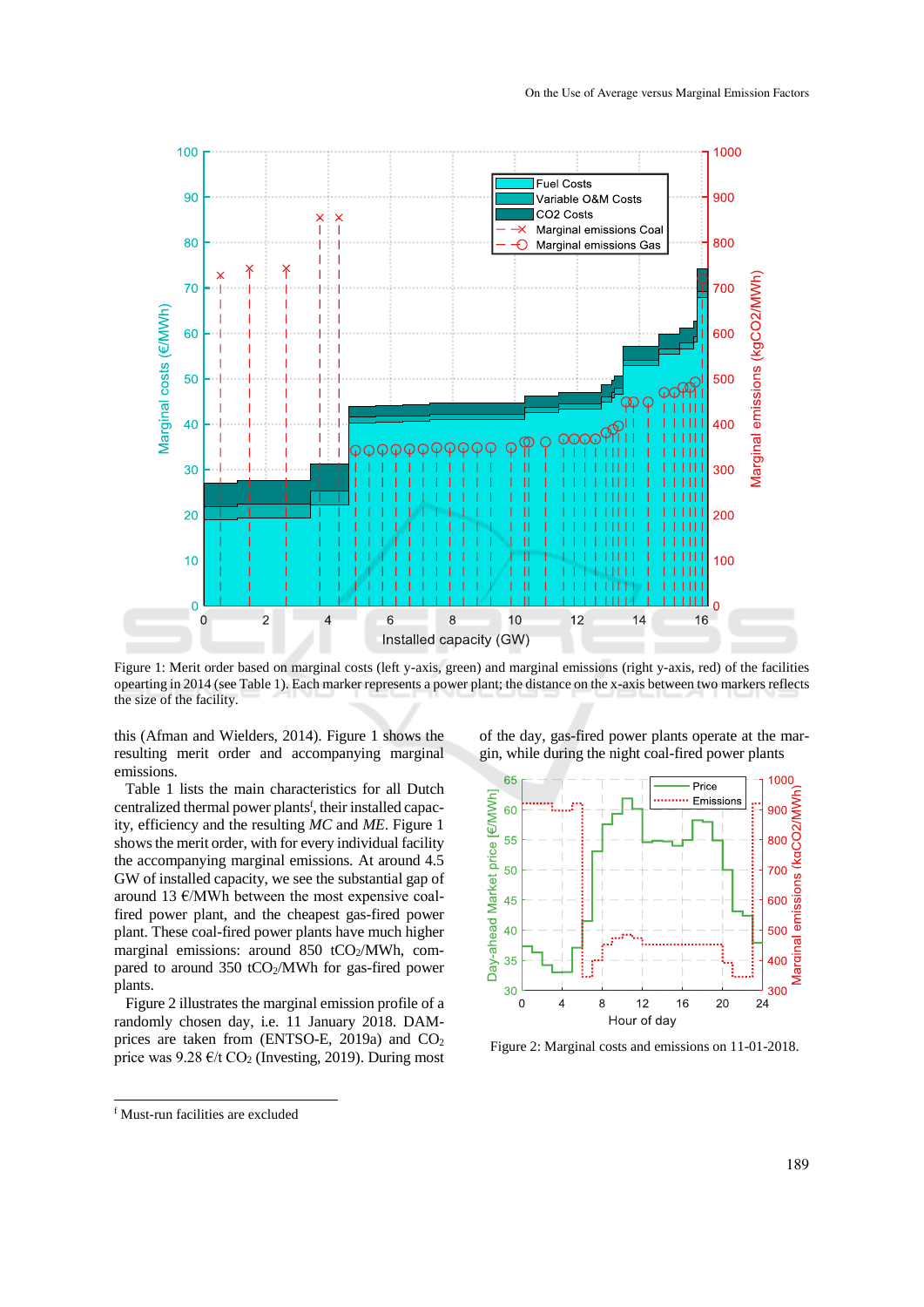| <b>Facility Name</b>             | Main<br>Fuel  | <b>Installed</b><br>capacity<br>(MW) | In Opera- Decom- Effici-<br>tion | mis-<br>sioned    | ency  | <b>Marginal</b><br>costs<br>(E/MWh) | <b>Marginal</b><br>emissions<br>$\left(\text{kg CO2}\right)$<br>/MWh) | Source                                   |
|----------------------------------|---------------|--------------------------------------|----------------------------------|-------------------|-------|-------------------------------------|-----------------------------------------------------------------------|------------------------------------------|
| Centrale Maasvlakte              | Coal          | 1.070                                | 2016                             |                   | 46.0% | 27.0                                | 728                                                                   | (D66, 2015)                              |
| Eemshavencentrale                | Coal          | 1.560                                | 2015                             |                   | 46.0% | 27.5                                | 743                                                                   | (D66, 2015)                              |
| <b>Engie Centrale</b>            | Coal          | 730                                  | 2015                             |                   | 46.0% | 27.5                                | 743                                                                   | (D66, 2015)                              |
| Rotterdam 11                     |               |                                      |                                  |                   |       |                                     |                                                                       |                                          |
| Amer Bio WKC                     | Coal          | 600                                  | 1994                             |                   | 40.0% | 31.2                                | 852                                                                   | (D66, 2015)                              |
| Centrale Hemweg                  | Coal          | 630                                  | 1994                             | 2020              | 40.0% | 31.2                                | 852                                                                   | (D66, 2015)                              |
| Maasvlakte-2                     | Coal          | 520                                  | 1974                             | 2017              | 39.0% | 31.9                                | 874                                                                   | (D66, 2015)                              |
| Maasvlakte-1                     | Coal          | 520                                  | 1973                             | 2017              | 38.0% | 32.7                                | 897                                                                   | (D66, 2015)                              |
| Gelderland-13                    | Coal          | 602                                  | 1982                             | 2015              | 38.0% | 32.7                                | 897                                                                   | (D66, 2015)                              |
| Amer-8                           | Coal          | 645                                  | 1981                             | 2016              | 37.0% | 33.5                                | 921                                                                   | (D66, 2015)                              |
| Diemen-34                        | Gas           | 435                                  | 2012                             |                   | 59.0% | 43.9                                | 345                                                                   | (Nuon, 2018)                             |
| Centrale Hemweg (gas)            | Gas           | 435                                  | 2012                             |                   | 59.0% | 43.9                                | 345                                                                   | (Nuon, 2018)                             |
| Sloecentrale-10                  | Gas           | 432                                  | 2010                             |                   | 58.7% | 44.1                                | 347                                                                   | (Sloecentrale, 2018)                     |
| Sloecentrale-20                  | Gas           | 432                                  | 2010                             |                   | 58.7% | 44.1                                | 347                                                                   | (Sloecentrale, 2018)                     |
| Maximacentrale FL5               | Gas           | 439                                  | 2010                             |                   | 58.5% | 44.3                                | 348                                                                   | (Seebregts et al., 2009)                 |
| Maximacentrale FL4               | Gas           | 438                                  | 2010                             |                   | 58.5% | 44.3                                | 348                                                                   | (Seebregts et al., 2009)                 |
| Magnum Eemshaven 10              | Gas           | 440                                  | 2013                             |                   | 58.0% | 44.6                                | 351                                                                   | (Nuon, 2018)                             |
| Magnum Eemshaven 20              | Gas           | 440                                  | 2013                             |                   | 58.0% | 44.6                                | 351                                                                   | (Nuon, 2018)                             |
| Magnum Eemshaven 30              | Gas           | 440                                  | 2013                             |                   | 58.0% | 44.6                                | 351                                                                   | (Nuon, 2018)                             |
| Moerdijk-2                       | Gas           | 426                                  | 2014                             |                   | 58.0% | 44.6                                | 351                                                                   | (RWE, 2018b)                             |
| Enecogen                         | Gas           | 870                                  | 2011                             |                   | 58.0% | 44.6                                | 351                                                                   | (Seebregts et al., 2009)                 |
| Maasstroom Energie               | Gas           | 427                                  | 2010                             |                   | 58.0% | 44.6                                | 351                                                                   | (Seebregts and<br>Daniëls, 2008)         |
| Maasbracht-C (Claus)             | Gas           | 1.275                                | 2012                             | 2014 <sup>g</sup> | 56.0% | 46.2                                | 364                                                                   | (RWE, 2018a)                             |
| <b>Rijnmond Energie</b>          | Gas           | 820                                  | 2004                             |                   | 56.0% | 46.2                                | 364                                                                   | (Seebregts and<br><b>Volkers</b> , 2005) |
| Pergen-1                         | Gas           | 260                                  | 2007                             |                   | 56.0% | 46.2                                | 364                                                                   | (Seebregts, 2007)                        |
| Eemscentrale EC4                 | Gas           | 341                                  | 1996                             |                   | 55.0% | 47.0                                | 370                                                                   | (Siebelink, 2006)                        |
| Eemscentrale EC5                 | Gas           | 341                                  | 1996                             |                   | 55.0% | 47.0                                | 370                                                                   | (Siebelink, 2006)                        |
| Eemscentrale EC6                 | Gas           | 341                                  | 1997                             |                   | 55.0% | 47.0                                | 370                                                                   | (Siebelink, 2006)                        |
| Eemscentrale EC7                 | Gas           | 341                                  | 1997                             |                   | 55.0% | 47.0                                | 370                                                                   | (Siebelink, 2006)                        |
| Eemscentrale EC3                 | Gas           | 341                                  | 1996                             |                   | 53.0% | 48.7                                | 384                                                                   | (Siebelink, 2006)                        |
| Energiecentrale Den Haag Gas     |               | 95                                   | 1906                             |                   | 52.0% | 49.6                                | 392                                                                   | (Enipedia, 2018)                         |
| Diemen-33                        | Gas           | 266                                  | 1995                             |                   | 51.0% | 50.6                                | 400                                                                   | (Arcadis, 2009)                          |
| Lage Weide                       | Gas           | 248                                  | 1996                             |                   | 45.0% | 57.2                                | 453                                                                   | (Croezen, 2016)                          |
| Eemscentrale EC20                | Gas           | 695                                  | 1978                             |                   | 45.0% | 57.2                                | 453                                                                   | (Siebelink, 2006)                        |
| Merwede-12                       | Gas           | 225                                  | 1990                             |                   | 45.0% | 57.2                                | 453                                                                   | (Croezen, 2016)                          |
| Centrale Bergum CB10h            | Gas           | 332                                  | 1975                             |                   | 43.0% | 59.8                                | 474                                                                   | (Seebregts and<br><b>Volkers</b> , 2005) |
| Centrale Bergum CB20h            | Gas           | 332                                  | 1976                             |                   | 43.0% | 59.8                                | 474                                                                   | (Seebregts and<br><b>Volkers</b> , 2005) |
| Centrale RoCah                   | Gas           | 220                                  | 1997                             |                   | 42.0% | 61.2                                | 485                                                                   | (Seebregts and<br><b>Volkers</b> , 2005) |
| Centrale Swentibold <sup>h</sup> | Gas           | 230                                  | 2000                             |                   | 42.0% | 61.2                                | 485                                                                   | (Seebregts and<br><b>Volkers</b> , 2005) |
| Merwede- $11h$                   | Gas           | 103                                  | 1985                             |                   | 41.0% | 62.6                                | 497                                                                   | (Seebregts and<br><b>Volkers</b> , 2005) |
| Velsen-24                        | $BF-Gasi$ 459 |                                      | 1975                             |                   | 35.0% | 74.2                                | 728                                                                   | (Seebregts and<br><b>Volkers</b> , 2005) |

Table 1: Overview and characteristics of all thermal power plants in the Netherlands, using a  $CO_2$  price of 7  $\ell$ /t  $CO_2$ .

<sup>i</sup> Blast furnace gas mixed with natural gas. Based on emission factor natural gas times 1.25 (Afman and Wielders, 2014)

 $\overline{a}$ 

<sup>g</sup> Planned to reopen in 2020

h Estimation based on average similar plants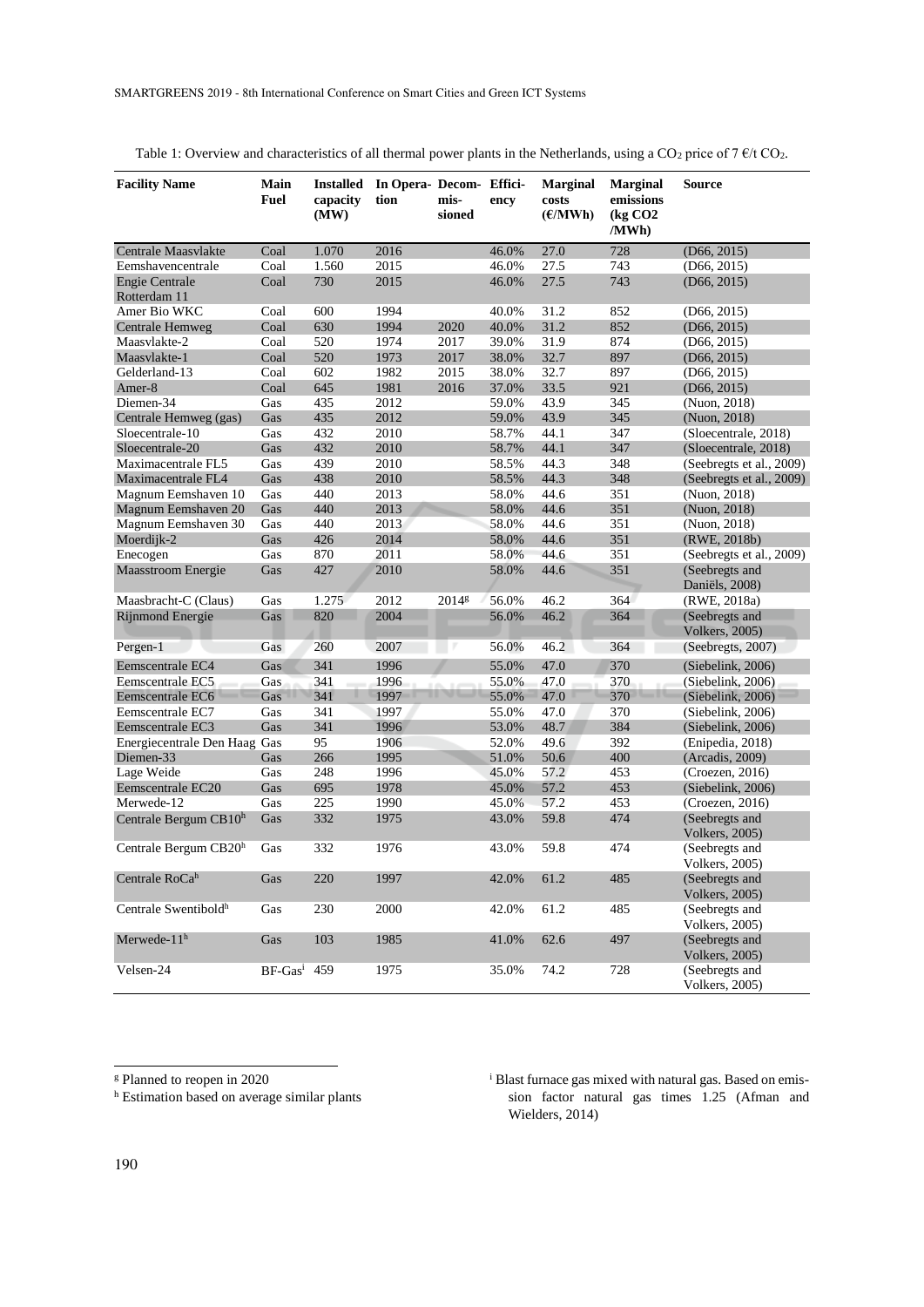operate at the margin. This shows that scheduling demand to optimize on costs mainly leads to increasedelectricity generation by coal-fired power plants, and thus to increased emissions.

When applied to the Netherlands in 2014, we end up with an average MEF of 629 kg/MWh (standard deviation of 278 kg/MWh), compared with an AEF of 503 kg/MWh. Our results are in line with the official Dutch statistics, where only the total yearly MEF is provided; an MEF of 636 kg/MWh (CBS, 2018b). We applied the marginal emission profile to determine the mitigated  $CO<sub>2</sub>$  emissions in the Netherlands in 2014 by wind- and PV-generated electricity, assuming these are linearly dependent on wind speed and solar irradiation, respectively (CBS, 2018a; KNMI, 2019).

This results in an updated  $CO<sub>2</sub>$  impact of wind from 2.9 Mt  $CO<sub>2</sub>$  when using the AEF to 3.6 Mt  $CO<sub>2</sub>$ when using MEFs  $(+24.2\%)$  and from 0.36 Mt CO<sub>2</sub> to  $0.42$  Mt  $CO<sub>2</sub>$  (+14.3%). From this, one can also conclude that compared to PV, wind is producing more during hours when coal-fired power plants are operating at the margin, e.g. at night.

#### **3.2 Impact of CO2 Price**

Figure 3 shows the merit order of all Dutch thermal power plants for various  $CO<sub>2</sub>$  prices. A  $CO<sub>2</sub>$  price of  $25 \text{ }\epsilon$ /tCO<sub>2</sub> does not lead to changes in the merit order, apart for the higher prices (figure 3b). The break-even price between the most efficient coal-fired power plants (46-47%) and the most efficient gas-fired power plants lies around 50  $\epsilon$ /tCO<sub>2</sub>, as can be seen in Figure 3c. With this price, the old coal-fired power plants become more expensive than many gas-fired power plants, whereas the new coal-fired power



Figure 3: Impact CO<sup>2</sup> price on merit order of all Dutch thermal power plants. See Table 1 for overview power plants.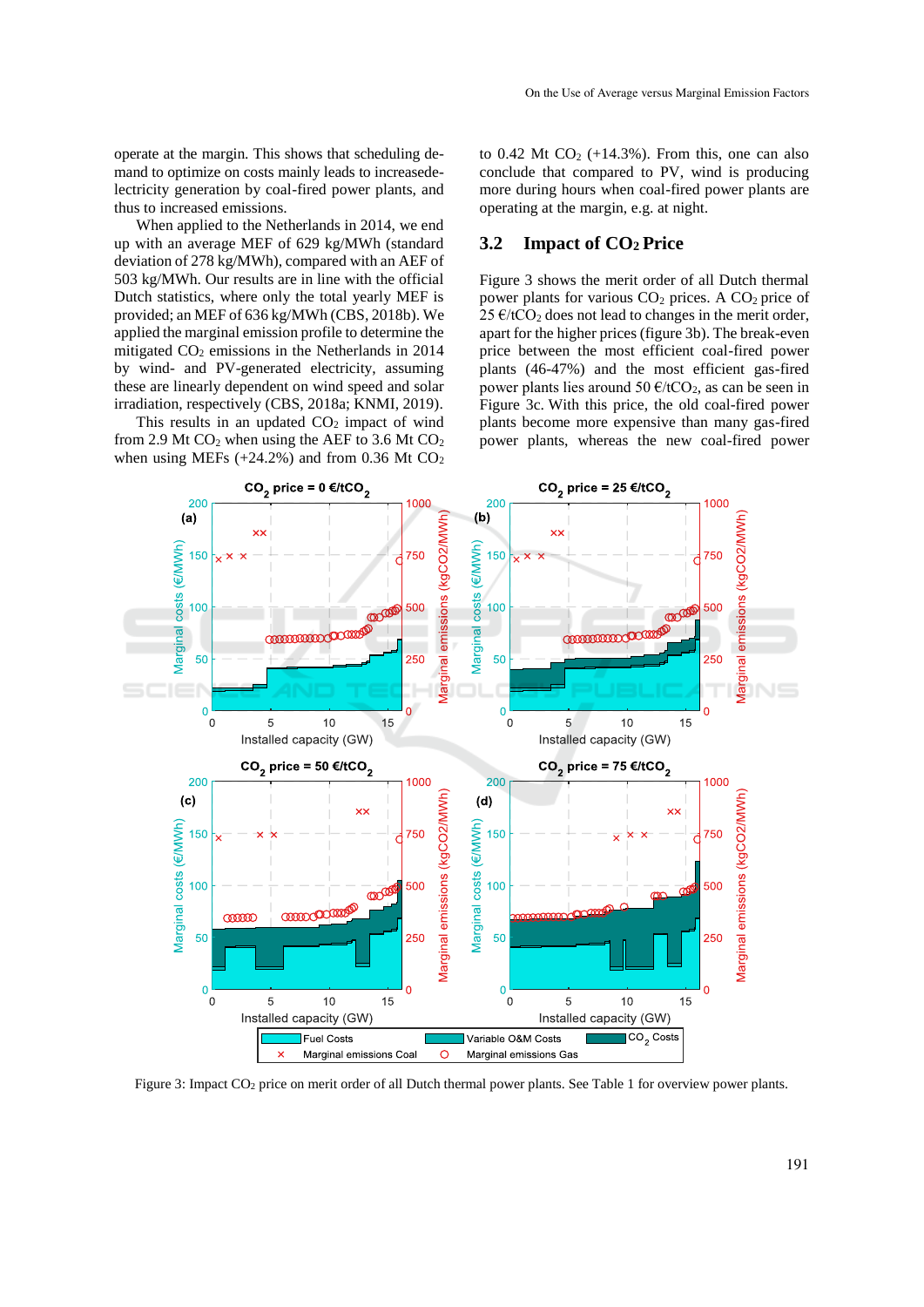plants, which went in operation in 2015 and 2016, remain base load. This only changes when prices are increased to 75  $\epsilon$ /tCO<sub>2</sub> (figure 3d). Hence, stating one  $CO<sub>2</sub>$  price that is needed for a shift from coal to gas is too simplistic; it is depending on the entire generating mix, and the relative age of the different facilities. This varies from country, providing a strong argument for national policies for  $CO<sub>2</sub>$  taxes on top of the European level policies. Furthermore, this shows that even high CO<sup>2</sup> prices are not able to push all coal-fired power plants out of the merit order, despite their higher emissions. Either very high  $CO<sub>2</sub>$  prices (from 100) euro per tonne), or additional measures are needed if policy makers decide these emissions should be decreased.

### **4 CONCLUDING REMARKS**

In this paper, we presented a method for designing marginal emission profiles for a specific country based on its generation merit order and applied this for the case study of the Netherlands. The value of this approach can be understood from two perspectives. From a bottom-up perspective, consumers may reconsider the scheduling of their electricity demand. The operation of shiftable loads, such as electric vehicles, wet appliances and stationary storage devices can be scheduled considering the minimization of  $CO<sub>2</sub>$  emissions, in addition to cost, if the demand can be shifted to periods with cleaner periods. This can be from coal to gas in the nearby future, but also in a more distant future from periods with fossil-fuel based power plants operating at the margin to periods where renewables are operating at the margin. From a top-down perspective, the approach might help to better determine the impact of implementing renewables in the generation mix, and for determining adequate  $CO<sub>2</sub>$  prices to enforce a shift from coal to gas.

### **ACKNOWLEDGEMENTS**

This project is part of the PVProsumers4Grid Project, which received funding from the European Union's Horizon 2020 research and innovation programme under grant agreement No 764786. Furthermore, this work has received funding in the framework of the joint programming initiative ERA-Net Smart Grids Plus as part of the CESEPS project, as well as from TKI Urban Energy (Project: B-DER, contract number 1621404).

#### **REFERENCES**

- Afman, M. R., and Wielders, L. M. L. (2014). *Achtergrondgegevens stroometikettering 2013*. Delft.
- Arcadis. (2009). *Passende beoordeling Diemen 34 Natura 2000-gebied Markermeer & IJmeer*. Retrieved from http://www.commissiemer.nl/docs/mer/p20/p2097/209 7-026vergunningaanvraag003.pdf
- Bettle, R., Pout, C. H., and Hitchin, E. R. (2006). Interactions between electricity-saving measures and carbon emissions from power generation in England and Wales. *Energy Policy*, *34*(18), 3434–3446. https://doi.org/10.1016/j.enpol.2005.07.014
- Biggar, D. R., and Hesamzadeh, M. R. (2014). *The Economics of Electricity Markets*. *The Economics of Electricity Markets* (Vol. 9781118775). https://doi.org/ 10.1002/9781118775745
- Brouwer, A. S., van den Broek, M., Seebregts, A., and Faaij, A. (2015). Operational flexibility and economics of power plants in future low-carbon power systems. *Applied Energy*, *156*, 107–128. https://doi.org/ 10.1016/j.apenergy.2015.06.065
- CBS. (2017). Ketelkolen ; invoerprijs uit niet EU-landen. Retrieved April 19, 2018, from http://statline.cbs.nl/ StatWeb/publication/?VW=T&DM=SLNL&PA=3721 5&D1=2&D2=a&HD=120417-1100&HDR=T&STB= G1
- CBS. (2018a). Hernieuwbare elektriciteit; productie en vermogen. Retrieved from http://statline.cbs.nl/ Statweb/publication/?DM=SLNL&PA=82610ned&D1 =0%2C7&D2=a&D3=a&HDR=T&STB=G1%2CG2& VW=T
- CBS. (2018b). Rendementen en CO2-emissie elektriciteitsproductie 2016. https://doi.org/10.1023/A:102023833 0817
- Croezen. (2016). *Analyse conclusies en uitgangspunten berekening Stadsverarming*. Delft.
- D66. (2015). Kolendeal Energieakkoord : Emissiereductie en verduurzaming kan en moet. Retrieved August 8, 2018, from https://d66.nl/content/uploads/sites/2/2015/ 03/DELTA-Kolendeal-Energieakkoord.pdf
- Enipedia. (2018). Den Haag Powerplant. Retrieved August 9, 2018, from http://enipedia.tudelft.nl/wiki/ Den\_Haag\_Powerplant
- ENTSO-E. (2019a). Day-ahead Prices. Retrieved March 8, 2019, from https://transparency.entsoe.eu/transmis sion-domain/r2/dayAheadPrices/show
- ENTSO-E. (2019b). Installed Capacity Per Production Unit. Retrieved March 30, 2018, from https://transparency.entsoe.eu/generation/r2/installedC apacityPerProductionUnit/show
- Graus, W., and Worrell, E. (2011). Methods for calculating CO2 intensity of power generation and consumption: A global perspective. *Energy Policy*, *39*(2), 613–627. https://doi.org/10.1016/j.enpol.2010.10.034
- Harmsen, R., and Graus, W. (2013). How much CO2emissions do we reduce by saving electricity? A focus on methods. *Energy Policy*, *60*, 803–812. https://doi.org/10.1016/j.enpol.2013.05.059